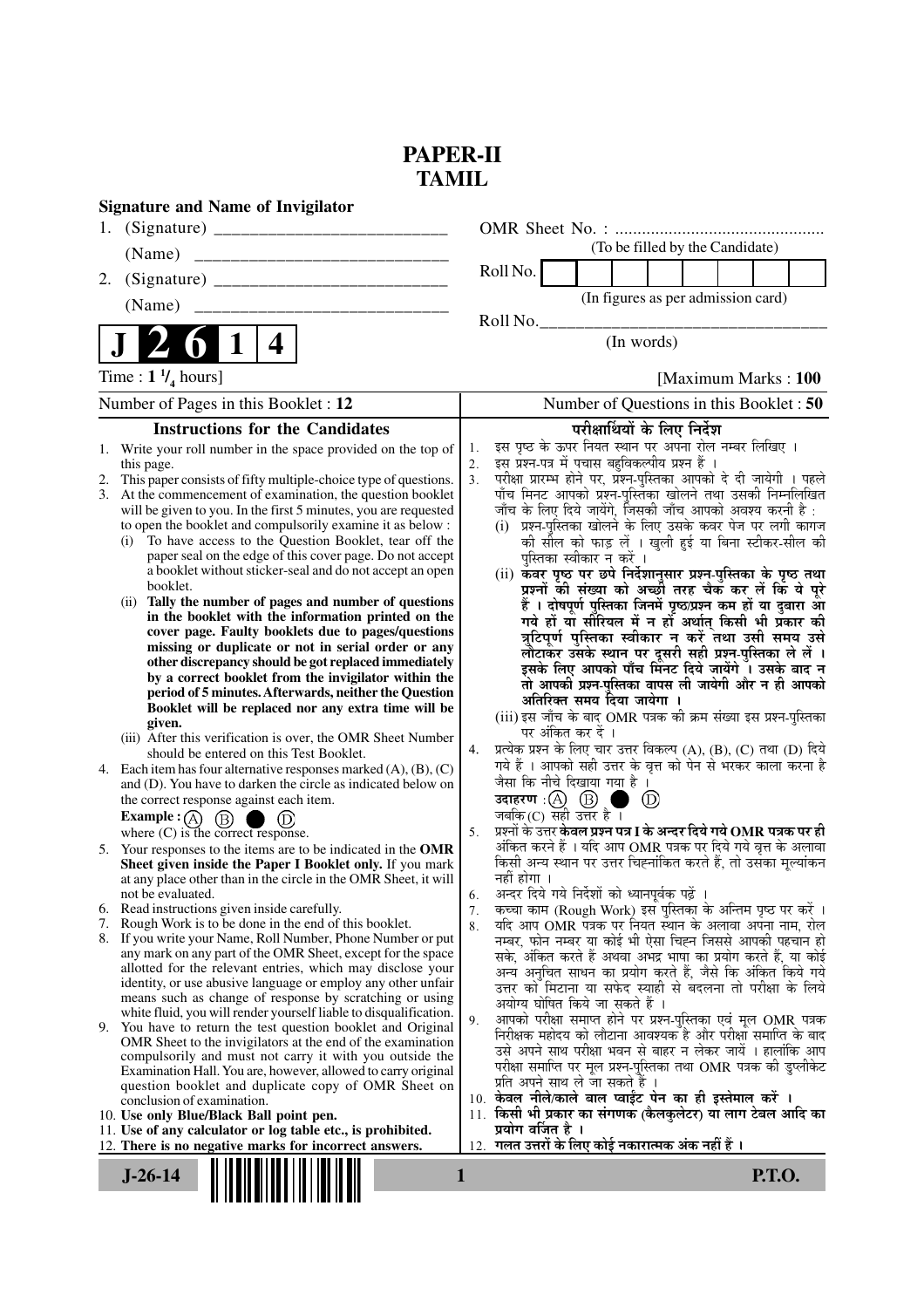# $\begin{array}{c}\textbf{TAMIL}\ \mathcal{B}\ \mathcal{L}\end{array}$

# **Paper-II**<br>தாள்-II

| <b>Note</b> |                                                                                                                                                                          |              |                             |                                                              |                |     | Two (2) marks. Attempt all the questions $(50 \times 2 = 100)$ .                        |     | : This paper contains fifty (50) multiple choice questions, each question carrying                                                        |
|-------------|--------------------------------------------------------------------------------------------------------------------------------------------------------------------------|--------------|-----------------------------|--------------------------------------------------------------|----------------|-----|-----------------------------------------------------------------------------------------|-----|-------------------------------------------------------------------------------------------------------------------------------------------|
|             |                                                                                                                                                                          |              |                             |                                                              |                |     | (2)இரண்டு. அனைத்து வினாக்களுக்கும் விடை தருக.                                           |     | குறிப்பு : இந்த வினாத்தாள் ஐம்பது (50) விடை தெரி வினாக்களைக்<br>கொண்டது. ஒவ்வொரு வினாவுக்கும் உரிய மதிப்பெண்கள்<br>$(50 \times 2 = 100).$ |
| 1.          | $(A)$ $\omega$                                                                                                                                                           |              |                             | மன்கான் முன்னா மயஙகும் எழுத்து<br>$(B)$ $\sigma$             |                | (C) | க                                                                                       | (D) | Ш                                                                                                                                         |
| 2.          |                                                                                                                                                                          |              | $(A)$ $\mathbb{Q}$          | ஐ-எழுத்துக்கு இசை நிறைவு-<br>$(B)$ $\mathcal{F}$             |                | (C) | உ                                                                                       | (D) | ஊ                                                                                                                                         |
| 3.          |                                                                                                                                                                          | $(A)$ $5\pi$ |                             | (B) பிறப்பு                                                  |                |     | திருக்குறளின் இறுதிக் குறட்பா இறும் வாய்பாடு-<br>(C) நாள்                               | (D) | மலர்                                                                                                                                      |
| 4.          |                                                                                                                                                                          |              |                             | புலவர் புராணம் பாடியவர்                                      |                |     | (A) தண்டபாணி சுவாமிகள் (B) ஆறுமுக நாவலர்<br>(C) இராமலிங்க அடிகளார் (D) கதிரைவேல் பிள்ளை |     |                                                                                                                                           |
| 5.          | (A)                                                                                                                                                                      |              | (C)   அப்துல் ரகுமான்       | அலிபாதுஷா நாடகம் எழுதியவர்<br>வண்ணக்களஞ்சியப் புலவர்(B) மீரா |                |     | (D) உம <i>றுப்புலவர்</i>                                                                |     |                                                                                                                                           |
| 6.          | (C)                                                                                                                                                                      | க.நா.சு.     | (A) கு.அழகிரிசாமி           | கோகிலாம்பாள் கடிதங்கள் - நூலாசிரியர்                         |                |     | (B) பி.எஸ். இராமையா<br>(D) மறைமலையடிகள்                                                 |     |                                                                                                                                           |
| 7.          | தாயுமான சுவாமிகள் யாரிடம் கணக்கராய் இருந்தார் ?<br>(A) அச்சுதப்ப நாயக்கர்<br>(B) விஜயரகுநாத சொக்கலிங்க நாயக்கர்<br>(C) கிருட்டினப்ப நாயக்கர்<br>விசுவநாத நாயக்கர்<br>(D) |              |                             |                                                              |                |     |                                                                                         |     |                                                                                                                                           |
| 8.          | (A)<br>(C)                                                                                                                                                               |              | மகேந்திரவர்மன்<br>வீரவர்மன் |                                                              |                |     | திருநாவுக்கரசரால் சைவத்திற்கு மாறிய மன்னன்-<br>(B) சிவக்கந்த வர்மன்<br>(D) சிம்மவர்மன்  |     |                                                                                                                                           |
| 9.          | (A)<br>(C)                                                                                                                                                               |              | வள்ளியப்பா<br>செல்வகணபதி    | குழந்தைக் கவிஞர் என்றழைக்கபடுபவர்                            | (B)<br>(D)     |     | பூவண்ணன்<br>கதிரேசன்                                                                    |     |                                                                                                                                           |
| Paper-II    |                                                                                                                                                                          |              |                             |                                                              | $\overline{2}$ |     |                                                                                         |     | $J-26-14$                                                                                                                                 |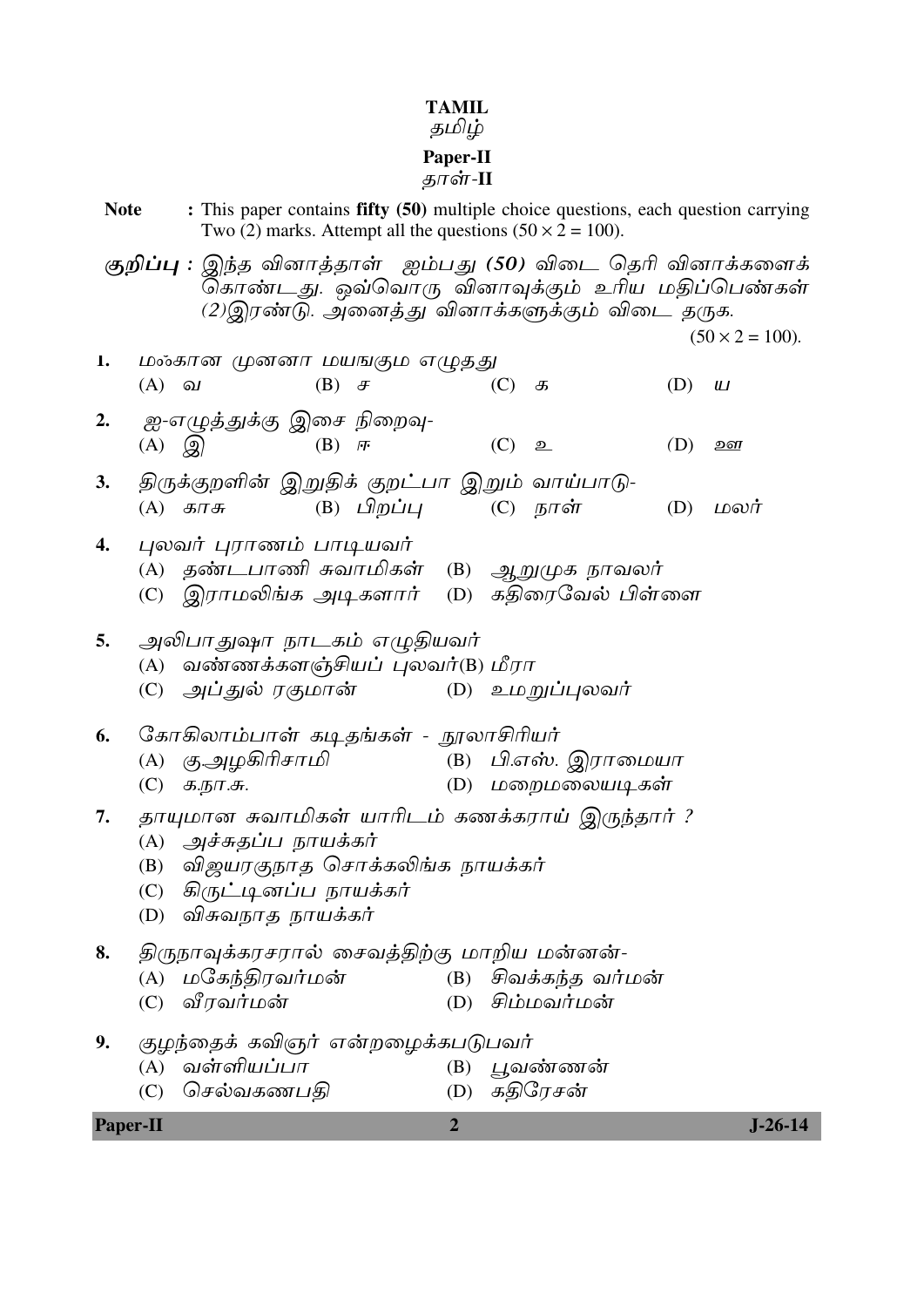| $J - 26 - 14$ |               |                                                                      | $\overline{3}$ | <b>Paper-II</b>                                             |
|---------------|---------------|----------------------------------------------------------------------|----------------|-------------------------------------------------------------|
|               |               | (C) அனைத்தும் தவறு                                                   |                | (D) I, III, IV $\mathcal{F}\eta$                            |
|               |               | (A)   அனைத்தும்  சரி                                                 |                | (B) I, II, III $Ff$                                         |
|               |               | இவற்றுள்                                                             |                |                                                             |
|               |               | குறிப்பிடப்பட்டுள்ளனர்                                               |                |                                                             |
|               | IV            |                                                                      |                | சிலம்பில் காபாலிகரும் மேகலையில் பாசாண்டர்களும்              |
|               | $\rm III$     | குறிப்பிடுகின்றன                                                     |                | திட்டமிட்டு அமைக்கப் பெற்றிருந்த நெடுஞ்சாலைகள் பற்றிக்      |
|               |               | குறிப்பிடுகின்றன                                                     |                |                                                             |
|               | $\mathbf{I}$  |                                                                      |                | எண்பேராயம், ஐம்பெருங்குழு பற்றி முதன்முதலில்                |
|               | Ι             | சங்க இலக்கியங்களுக்குப் பிற்பட்டவை                                   |                |                                                             |
| 14.           |               | சிலம்பும் மேகலையும்                                                  |                |                                                             |
|               |               | (C)   அனைத்தும் தவறு                                                 |                | (D) I, III, IV $F\bar{f}$                                   |
|               |               | (A) I, II, III $\#$ $\pi$                                            |                | (B) அனைத்தும் சரி                                           |
|               |               | இவற்றுள்                                                             |                |                                                             |
|               | Ш             |                                                                      |                | அகில், நவமணி, முத்து    IV   குதிரை, பாவை விளக்கு, தாமிரம்  |
|               |               | I மிளகு, தேக்கு, சந்தனம் II பருத்தி, தந்தம், மயில்                   |                |                                                             |
| 13.           |               | பொருட்கள்                                                            |                | கடல் வாணிகத்தில் தமிழ் நாட்டிலிருந்து ஏற்றுமதி செய்யப்பெற்ற |
|               |               |                                                                      |                |                                                             |
|               |               | (C)   அனைத்தும் தவறு                                                 |                | (D) II, III, IV $\mathcal{F}\eta$                           |
|               |               | (A) I, II, III $\mathcal{F}\hat{\pi}$                                |                | (B) அனைத்தும் சரி                                           |
|               |               | இவற்றுள்                                                             |                |                                                             |
|               | IV            | மோரியர், நந்தர் பற்றியும் குறிப்பிடுகின்றது                          |                |                                                             |
|               | Ш             | குறிப்பிடுகின்றது<br>தமிழரின் திருமண நிகழ்ச்சியைக் குறிப்பிடுகின்றது |                |                                                             |
|               | $\mathbf{I}$  |                                                                      |                | யவனர்கள் பொன் தந்து மிளகு வாங்கிச் சென்றதைக்                |
|               | $\mathbf{I}$  | உருத்திரசன்மனரால் தொகுக்கப் பெற்றது                                  |                |                                                             |
| 12.           |               | அகநானூறு -                                                           |                |                                                             |
|               |               | $(C)$ I, II, IV $\mathcal{F}\hat{\Pi}$                               |                | (D) அனைத்தும் சரி                                           |
|               |               | (A) II, III, IV $\mathcal{F}\eta$                                    |                | (B) I, II, III $Ff$                                         |
|               |               | இவற்றுள்                                                             |                |                                                             |
|               |               | இலக்கணமாக விளங்குகிறது.                                              |                |                                                             |
|               | IV            | இன்றைய                                                               |                | மொழியியலாளர்களால்<br>வியக்கப்படும்                          |
|               | Ш             | முதன்முதலில் இளம்பூரணரால் உரை கண்டது                                 |                |                                                             |
|               |               | பெற்றது                                                              |                |                                                             |
|               | L<br>$\rm II$ | முதன்முதலில் 1882-ல் பதிப்பிக்கப் பெற்றது                            |                | முதன்முதலில் சி.வை.தாமோதரம் பிள்ளையால் பதிப்பிக்கப்         |
| 11.           |               | தொல்காப்பியம்                                                        |                |                                                             |
|               |               |                                                                      |                |                                                             |
|               |               | (C) முக்கூடற் பள்ளு          (D) இராசராசசோழன் உலா                    |                |                                                             |
|               |               | (A) இராமாயணக் கும்மி      (B)  குற்றாலக் குறவஞ்சி                    |                |                                                             |
| 10.           |               |                                                                      |                | வில்லுப்பாட்டு பற்றிய குறிப்பு இடம் பெற்றுள்ள இலக்கியம்     |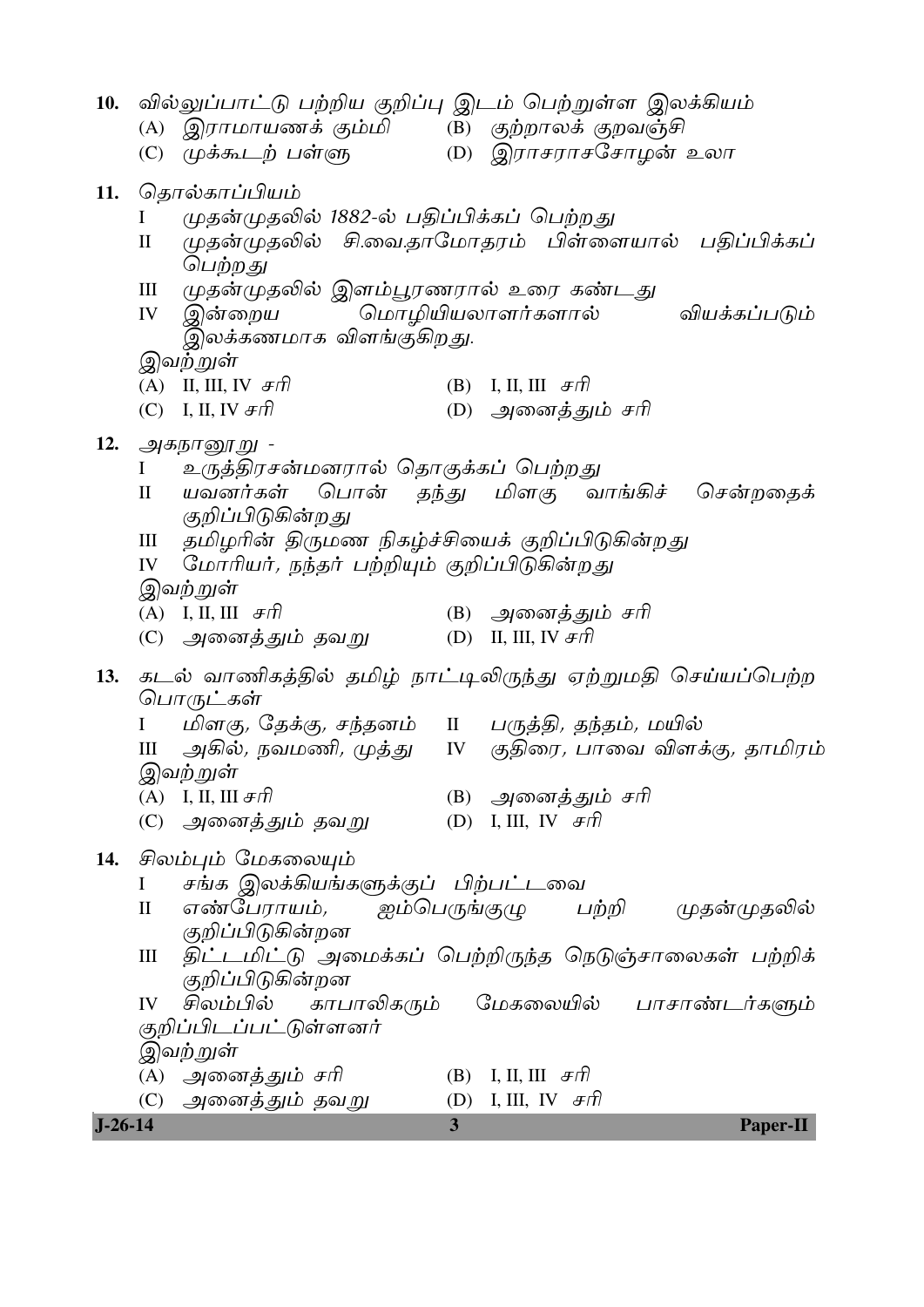| 15.             |                                                 | ஜெயகாந்தன்                        |                                                                            |                         |  |                                      |  |           |
|-----------------|-------------------------------------------------|-----------------------------------|----------------------------------------------------------------------------|-------------------------|--|--------------------------------------|--|-----------|
|                 | I                                               |                                   | ஞானபீட விருது பெற்றவர்                                                     |                         |  |                                      |  |           |
|                 | சாகித்ய அகாதெமி விருது பெற்றவர்<br>$\mathbf{I}$ |                                   |                                                                            |                         |  |                                      |  |           |
|                 | ஜே.ஜே. சில குறிப்புகள் எழுதியவர்<br>$\rm III$   |                                   |                                                                            |                         |  |                                      |  |           |
|                 | IV                                              |                                   | சுந்தர காண்டம் எழுதியவர்                                                   |                         |  |                                      |  |           |
|                 |                                                 | இவற்றுள்                          |                                                                            |                         |  |                                      |  |           |
|                 |                                                 | (A) I, II, IV $\mathcal{F}\eta$   |                                                                            |                         |  | (B) I, III, IV $\mathcal{F}\eta$     |  |           |
|                 |                                                 | (C) அனைத்தும் சரி                 |                                                                            |                         |  | (D) அனைத்தும் தவறு                   |  |           |
|                 |                                                 | 16. சிவஞான முனிவர்                |                                                                            |                         |  |                                      |  |           |
|                 | $\bf{I}$                                        |                                   | அமுதாம்பிகை பிள்ளைத் தமிழ் இயற்றினார்                                      |                         |  |                                      |  |           |
|                 | $\mathop{\mathrm{II}}\nolimits$                 |                                   | காஞ்சிப் புராணத்தின் முதல் பகுதியை இயற்றினார்                              |                         |  |                                      |  |           |
|                 | Ш                                               |                                   | சிவஞானபோதத்திற்கு உரை கண்டார்                                              |                         |  |                                      |  |           |
|                 | IV                                              |                                   | தணிகைப் புராணம் இயற்றினார்                                                 |                         |  |                                      |  |           |
|                 |                                                 | இவற்றுள்                          |                                                                            |                         |  |                                      |  |           |
|                 |                                                 | (A)   அனைத்தும்  சரி              |                                                                            |                         |  | (B) I, III, IV $\mathcal{F}\eta$     |  |           |
|                 |                                                 | (C) I, II, IV $\mathcal{F}\eta$   |                                                                            |                         |  | (D) I, II, III $Ff$                  |  |           |
| 17.             |                                                 | திருநாவுக்கரசர்                   |                                                                            |                         |  |                                      |  |           |
|                 | $\bf{I}$                                        |                                   | தருமசேனர் என்றழைக்கப்பட்டார்                                               |                         |  |                                      |  |           |
|                 | $\mathbf{I}$                                    |                                   | தாணடக வேந்தர் என்றழைக்கப்பட்டார்                                           |                         |  |                                      |  |           |
|                 | $\rm III$                                       |                                   | ஆளுடைய அரசர் எனப்பட்டார்                                                   |                         |  |                                      |  |           |
|                 | IV                                              |                                   | திராவிட சிசு என்றழைக்கப்பட்டார்                                            |                         |  |                                      |  |           |
|                 |                                                 | இவற்றுள்                          |                                                                            |                         |  |                                      |  |           |
|                 |                                                 | (A) II, III, IV $\mathcal{F}\eta$ |                                                                            |                         |  | (B) I, II, III $\#$ ft               |  |           |
|                 |                                                 | (C)   அனைத்தும்  சரி              |                                                                            |                         |  | (D)   அனைத்தும் தவறு                 |  |           |
| 18.             |                                                 |                                   | <u>உறுதிக்கூற்று</u> : (உ) கி.பி.முதல், இரண்டாம் நூற்றாண்டைச் சார்ந்த      |                         |  |                                      |  |           |
|                 |                                                 |                                   | ரோமாபுரி நாணயங்கள் தமிழகத்தில் கிடைத்துள்ளன                                |                         |  |                                      |  |           |
|                 |                                                 |                                   | <u>காரணம்</u> : (கா)  அக்காலத்தில் ரோமாபுரிக்கும் தமிழகத்துக்கும்          |                         |  |                                      |  |           |
|                 |                                                 |                                   | இடையே வாணிகம் நடைபெற்றது.                                                  |                         |  |                                      |  |           |
|                 |                                                 |                                   | (A) (உ). (கா). இரண்டும் சரி      (B) (உ). சரி (கா). சரியன்று               |                         |  |                                      |  |           |
|                 |                                                 |                                   | (C) (உ). சரியன்று ; (கா). சரி        (D) (உ). கா. இரண்டும் சரியல்ல         |                         |  |                                      |  |           |
| 19.             |                                                 |                                   | உறுதிக்கூற்று: (உ) கலந்தொடா மகளிர் எனப் பூப்புற்றிருக்கும்                 |                         |  |                                      |  |           |
|                 |                                                 |                                   | பெண்கள் குறிக்கப்படுவர்                                                    |                         |  |                                      |  |           |
|                 |                                                 |                                   | <u>காரணம்</u> : (கா)  பெண்கள்  அக்காலத்தில்  வீட்டுப்  பாத்திரங்களைத்      |                         |  |                                      |  |           |
|                 |                                                 | தொடமாட்டார்கள்                    |                                                                            |                         |  |                                      |  |           |
|                 |                                                 |                                   | (A) (உ). (கா). இரண்டும் சரியல்ல (B) (உ). (கா). இரண்டும் சரி                |                         |  |                                      |  |           |
|                 |                                                 |                                   | (C) (உ). சரி ; (கா). சரியன்று         (D)    (உ). சரியன்று ; (கா).     சரி |                         |  |                                      |  |           |
| 20.             |                                                 |                                   | <u>உறுதிக்கூற்று</u> : (உ) சங்ககாலத்தில் கடல் வாணிகம் பண்டமாற்று           |                         |  |                                      |  |           |
|                 |                                                 |                                   | முறையில் நடைபெற்றது                                                        |                         |  |                                      |  |           |
|                 |                                                 |                                   | <u>காரணம்</u> : (கா)  அக்காலத்தில் மக்கள் நாணயங்களைக் கொடுக்க              |                         |  |                                      |  |           |
|                 |                                                 | விரும்பவில்லை                     |                                                                            |                         |  |                                      |  |           |
|                 |                                                 |                                   | (A) (உ). சரி (கா). சரியன்று                                                |                         |  | (B) (உ <i>).சரியன் று; (கா). சரி</i> |  |           |
|                 |                                                 |                                   | (C) (உ). (கா). இரண்டும் சரி                                                |                         |  | (D) (உ). (கா).இரண்டும் சரியல்ல       |  |           |
| <b>Paper-II</b> |                                                 |                                   |                                                                            | $\overline{\mathbf{4}}$ |  |                                      |  | $J-26-14$ |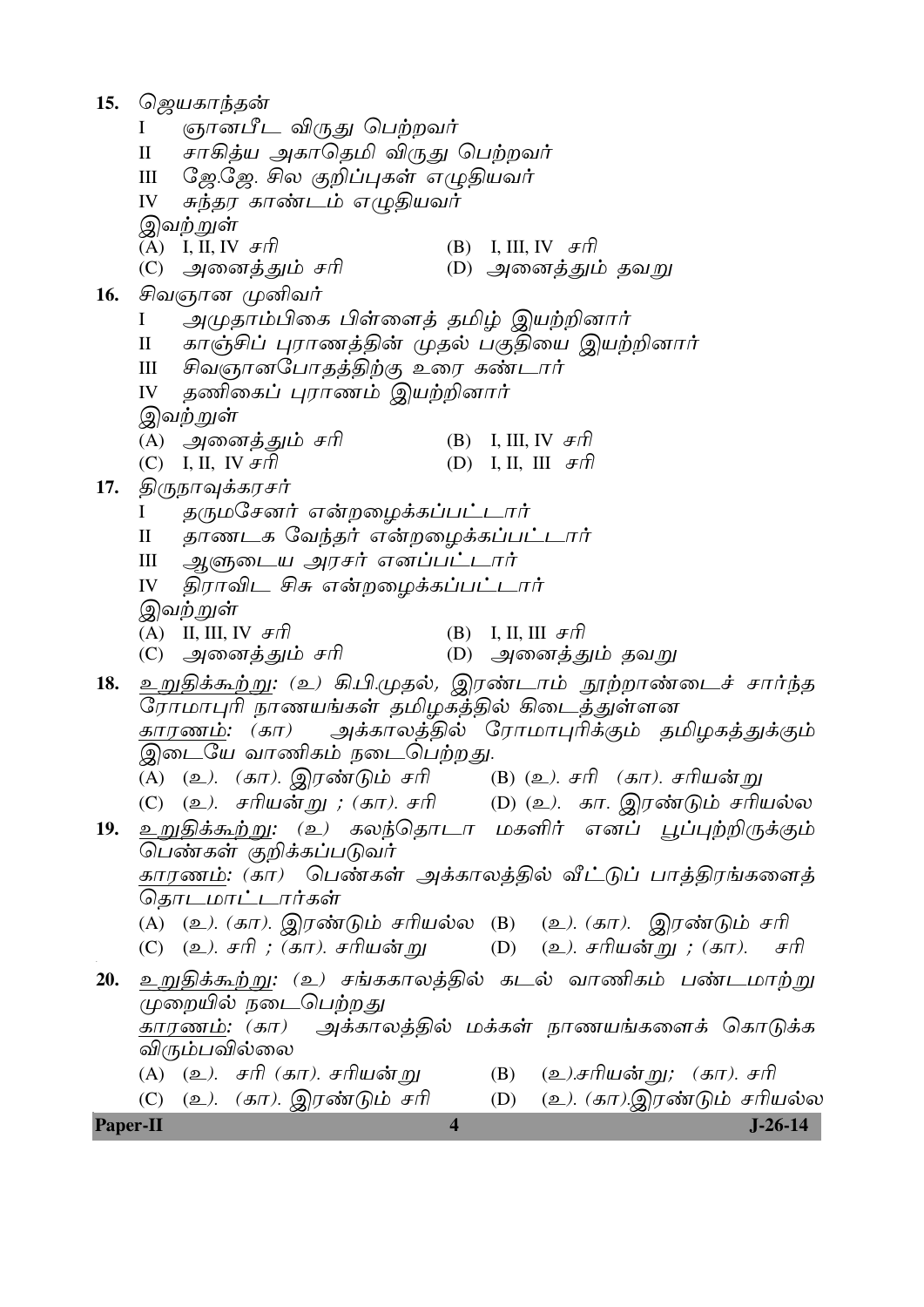21. உறுதிக்கூற்று: (உ) பரஞ்சோதி முனிவரின் திருவிளையாடல் புராணம் ஒரு சார்பு நூல் ,<br>காரணம்: (கா) புலியூர் நம்பியின் நூலைத் தமுவி அது இயற்றப் பெற்றது. (A) (உ). சரியன்று (கா). சரி (B) (உ). (கா). இரண்டும் சரி (C) (உ). (கா). இரண்டும் சரியல்ல (D) (உ). சரி; (கா). சரியன்று 22. உறுதிக்கூற்று: (உ) தொண்டர் சீர் பரவுவார் என்று சேக்கிழார் அமைக்கப்படுகிறார் <u>காரணம்</u>: (கா) இவரது பெருமையை உமாபதி சிவாச்சாரியார் சேக்கிழார் புராணத்தில் விதந்துரைக்கிறார் (A) (உ).; (கா). இரண்டும் சரியல்ல(B) (உ).; சரியன்று (கா). சரி (C) (உ). (கா). இரண்டும் சரி (D) (உ). சரி (கா). சரியன் று 23. உறுதிக்கூற்று: (உ) விப்ரநாராயணருக்குத் தொண்டரடிப்பொடி ஆழ்வார் என்ற சிறப்புப் பெயர் ஏற்பட்டது காரணம்: (கா) திருமாலடியார்களுக்கு தொண்டு செய்தவராவார் அவர்  $(B)$ (A) (உ*). (கா). இரண்டும் சரி* (உ).(கா).இரண்டும் சரியல்ல (D) (உ). சரியன்று (கா). சரி (C) (உ*).சரி ; (கா). சரியன்* று 24. உறுதிக்கூற்று: (உ) மன்னன் உயிர்த்தே மலர்தலை உலகம் காரணம்: (கா) மக்கள் உயிராகக் கருதப்பட்டனர் (A) (உ). (கா). இரண்டும் சரியல்ல (B) (உ). (கா). இரண்டும் சரி (C) (உ). சரி. ; (கா). சரியன்று (D) (உ*). சரியன்* று *; (கா). சரி* 25. <u>உறுதிக்கூற்று: (உ) காவடிச்சிந்து பாடுவதில் அண்ணாமலைச்</u> செட்டியார் வல்லவராகத் திகழ்ந்தார் <u>காரணம்</u>: (கா) காவடியைத் தோளில் வைத்துக்கொண்டு அவர் <u>அடிப்பாடினார்</u> ்து<br>(A) (உ). சரி ; (கா). சரியன்று (B) (உ). (கா). இரண்டும் சரி (C) (உ). (கா). இரண்டும் சரியல்ல (D) (உ). சரியன்று (கா).சரி 26. உறுதிக்கூற்று: (உ) தனிநாயக அடிகளாரின் நூற்றாண்டு விழா 2013இல் நடைபெற்று வருகின்றது <u>காரணம்</u>: (கா) அவர் மறைந்து நூறு ஆண்டுகள் ஆகிவிட்டன ் (A) (உ). சரியன்று ; (கா). சரி (B) (உ). சரி ; (கா). சரியன்று<br>(C) (உ). (கா). இரண்டும் சரி (D)(உ).(கா). இரண்டும் சரியல்ல 27. உறுதிக்கூற்று: (உ) தமிழ்த் தென்றல் என்று திரு.வி.க. அழைக்கப் பெறுகிறார் காரணம்: (கா) தென்றல் போன்ற இதமான, மென்மையான தமிழ் நடைக்கு அவர் சொந்தக்காரர் (A) (உ*). (கா).* இரண்டும் சரி (B)(உ). (கா). இரண்டும் சரியல்ல (C)  $(2)$ . சரி (கா). சரியன்று (D) (உ). சரியன்று (கா). சரி

Paper-II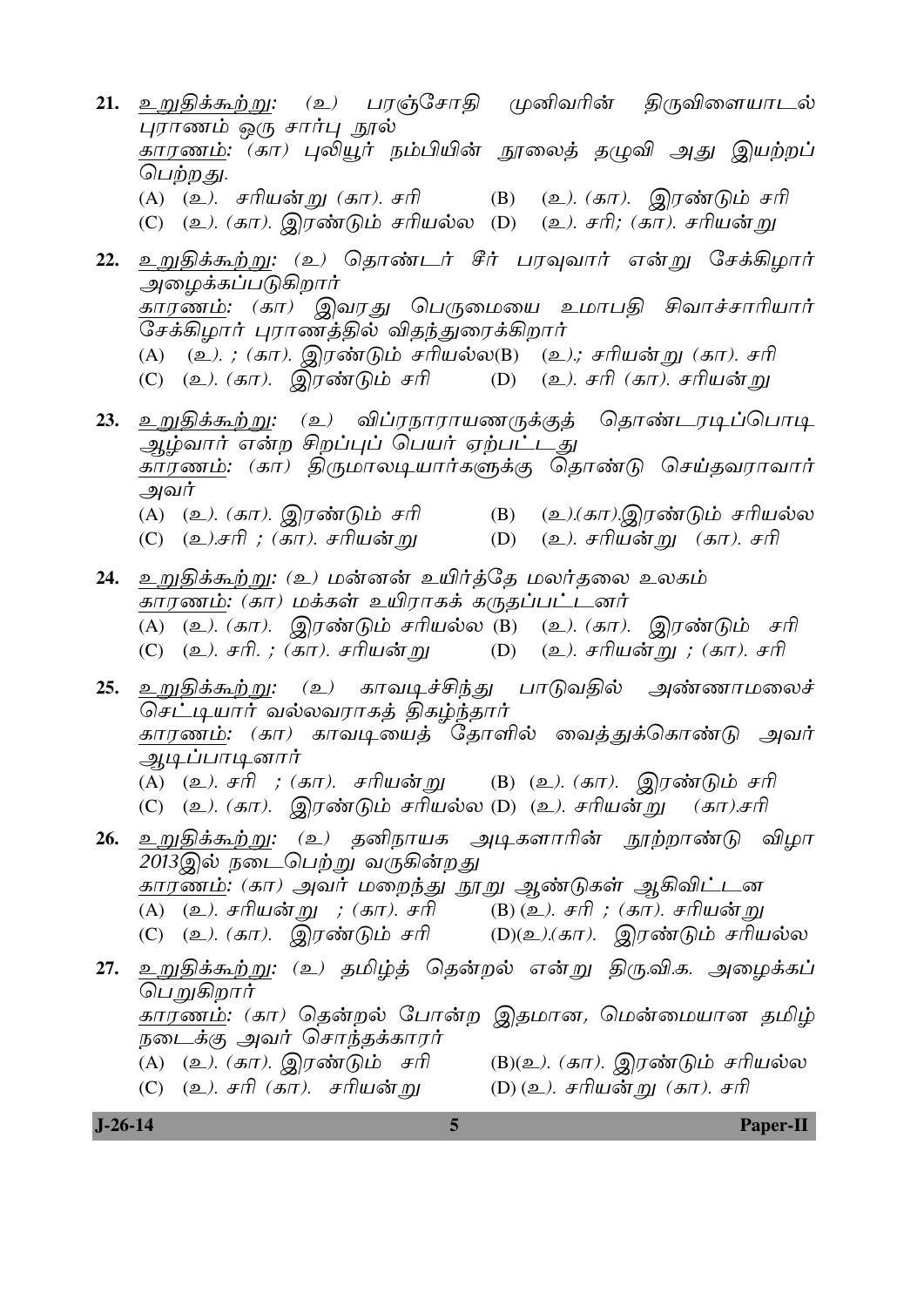28. நிரல்படுத்துக.

ஓரறிவுயிர்:

- (A) பிள்ளை, குழவி, போத்து, கன்று
- (B) பிள்ளை, போத்து, கன்று, குழவி
- $(C)$  பிள்ளை, கன்று, குழவி, போத்து
- (D) பிள்ளை*, குழவி, கன்று,* போத்து

## 29. நிரல்படுத்துக.

<del>தொன்னெறி மரபில் கற்பிற்கு</del> உரியர்:

- (A) பாணன், கூத்தன், விறலி, பரத்தை
- (B) .பாணன், விறலி, கூத்தன், பரத்தை
- (C) பாணன்*,* பரத்தை, கூத்தன்*,* விறலி
- (D) பாணன், கூத்தன், பரத்தை, விறலி

#### 30. நிரல்படுத்துக.

வண்ணம் தோன்றும் வகை:

- (A) தரவு, வாரம், எண், தாழிசை (B) தரவு, எண், தாழிசை, வாரம்
- (C) தரவு, தாழிசை, எண், வாரம் (D) தரவு, வாரம், தாழிசை, எண்

#### 31. நிரல்படுத்துக.

- சாகித்திய அகாதெமி பரிசு பெற்ற படைப்புகள்(2009-2012)
- (A) கையொப்பம், சூடிய பூ சூடற்க, காவல் கோட்டம், தோல்
- (B) கையொப்பம், தோல், சூடிய பூ சூடற்க, காவல் கோட்டம்
- (C) கையொப்பம், காவல் கோட்டம், தோல், சூடிய பூ சூடற்க
- (D) கையொப்பம், காவல் கோட்டம், சூடிய பூ சூடற்க, தோல்

### 32. நிரல்படுத்துக.

- நூல் கேட்கும் வகைகள்
- (A) பொருள், இயைபு, பயன், அதிகாரி
- $(B)$  பொருள், பயன், அதிகாரி, இயைபு
- $(C)$  பொருள், அதிகாரி, பயன், இயைபு
- $(D)$  பொருள், அதிகாரி, இயைபு, பயன்

### 33. நிரல்படுத்துக.

மகடுஉக் குணம்:

- (A) செறிவு, நிறைவு, செம்மை, செப்பு
- (B) செறிவு, நிறைவு, செப்பு, செம்மை
- (C) செறிவு, செம்மை, நிறைவு, செப்பு
- $(D)$  செறிவு, செப்பு, நிறைவு, செம்மை

### 34. நிரல்படுத்துக.

#### பூக்களின் வகைகள்

- (A) கொடிப்பூ, கோட்டுப்பூ, நீர்ப்பூ, புதர்ப்பூ
- $(B)$  கொடிப்பூ, புதர்ப்பூ, கோட்டுப்பூ, நீர்ப்பூ
- $(C)$  கொடிப்பூ, கோட்டுப்பூ, புதர்ப்பூ, நீர்ப்பூ
- (D) கொடிப்பூ, புதர்ப்பூ, கோட்டுப்பூ, நீர்ப்பூ

#### **Paper-II 6 J-26-14**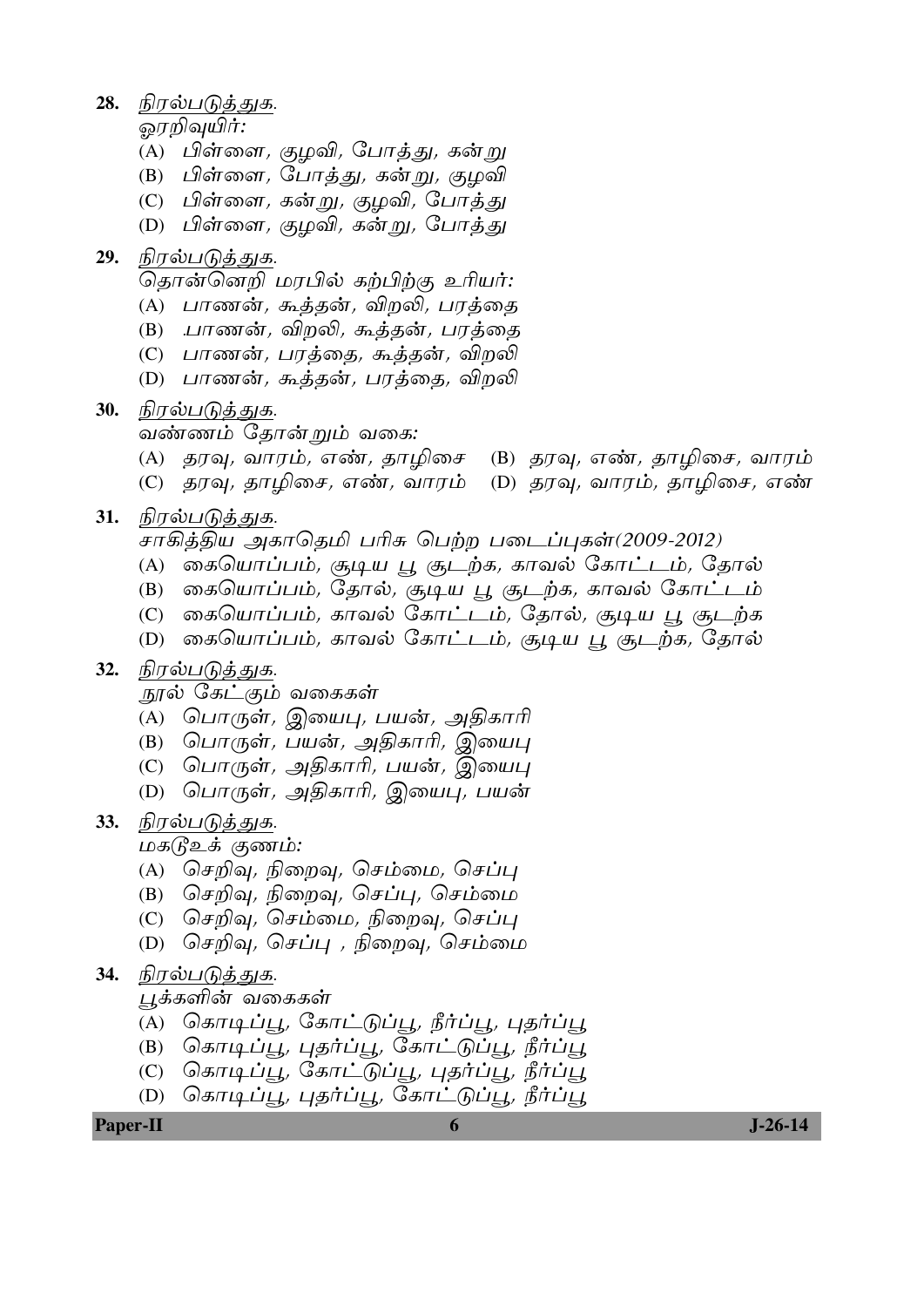#### 35. நிரல்படுத்துக.

யாழ்வகைகள்

- (A)  $G$ பரியாழ், செங்கோட்டுயாழ், சகோடயாழ், மகரயாழ்
- $(B)$  பிரியாழ், மகரயாழ், சகோடயாழ், செங்கோட்டுயாழ்
- $(C)$  பிரியாழ், சகோடயாழ், செங்கோட்டுயாழ், மகரயாழ்
- (D) பேரியாழ்*, ச*கோடயாழ்*, மகரயாழ், செங்கோட்டுயாழ்*

#### 36. பொருத்துக:

- 
- 
- (a) அறிவினா  $(1)$  உயிர் எத்தன்மைத்து?
- (b) அறியான் வினா (2) குற்றியோ மகனோ தோற்றுகின்ற உரு?
- (c) ஏவல் வினா  $(3)$  உயிரெழுத்துக்கள் எத்தனை?
- (d) ஐய வினா (4) செல்லாயோ கடைக்கு? (a) (b) (c) (d) (A) 3 1 4 2 (B) 3 4 1 2 (C) 3 2 4 1 (D) 3 4 2 1

37. *பொருத்துக*:

- 
- (b) KûXûVj §ÚØLm (2) ÏÝ®u YkR ϱ¨ûX
- 
- (d) கனலி கடுகிற்று எனல் (4) தகு§ (a) (b) (c) (d)  $2 \t 4 \t 1 \t 3$
- $(A)$  2 4 1
- (B) 2 1 3 4
- (C) 2 3 1 4 (D) 2 4 3 1
- 38. பொருத்துக:
	- (a) வெ.சாமிநாத சர்மா  $(1)$  போனதும் வந்ததும்
	- $(b)$  ஏ.கே.செட்டியார் (2) அமெரிக்காவைப் பார்
	- (c) ஜெயகாந்தன்  $(3)$  எனது பர்மா

(a) (b) (c) (d)

 (A) 3 1 4 2 (B) 3 4 1 2 (C) 3 2 4 1 (D) 3 1 2 4

- -
	-
	- வழிநடைப்பயணம்
- (d) சோமலை (4) உலகம் சுற்றிய தமிழன்

**J-26-14 7 Paper-II**

- (a) காணத்தை நீலம் எனல் (1) எடுத்தமொழி இனஞ்செப்பல்
	- வழக்கு
- (c) அறம் செய்தான் துறக்கம் (3) உயர்திணைச் சொல்லாயினும் புகும் எனல் மாணப் பாலாய் இசைக்கும்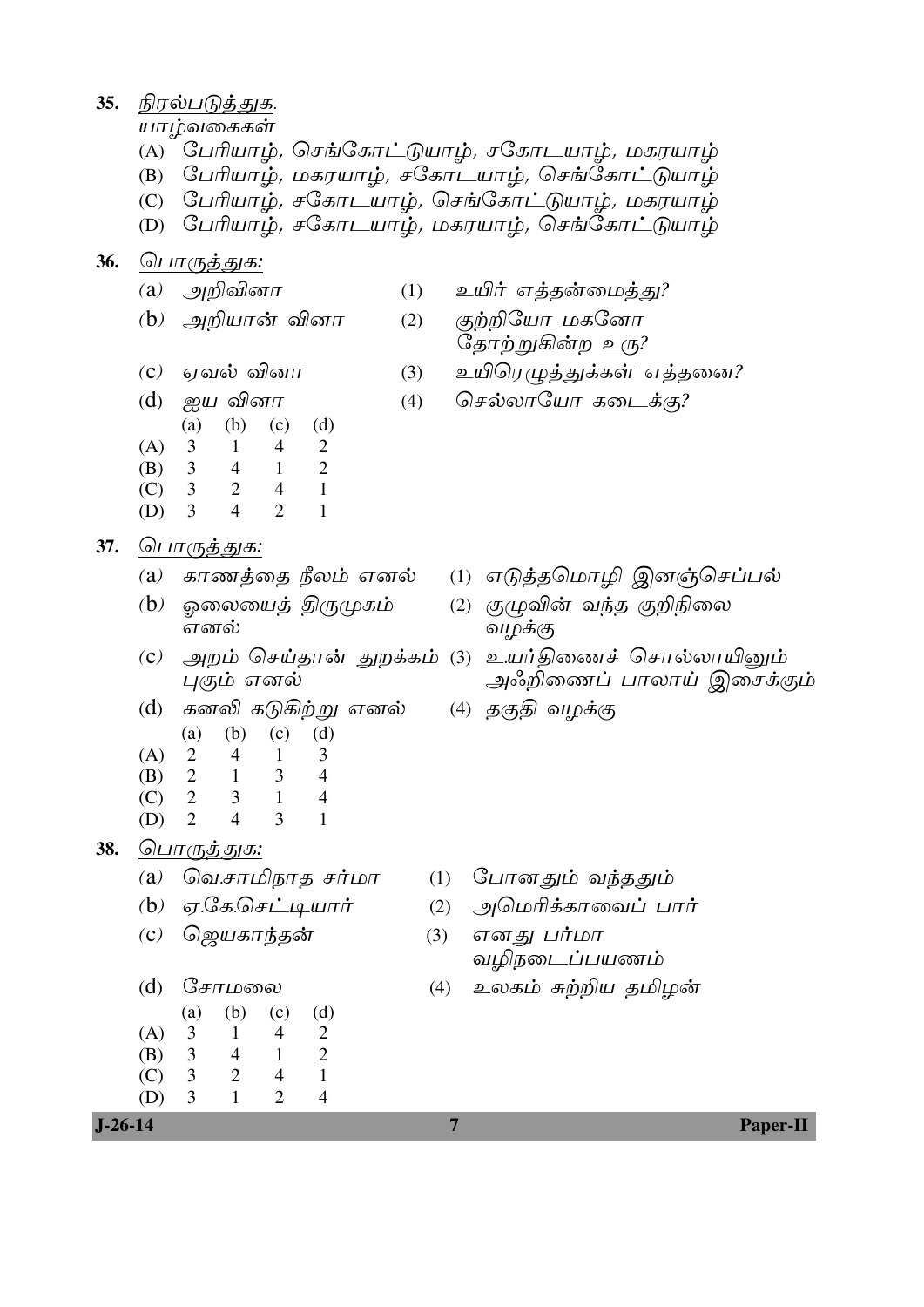39. பொருத்துக:

40.

41.

*க*ருத்துரை  $(a)$ 

 $(b)$  பதவுரை

பொழிப்புரை  $\left( \mathbf{c}\right)$ 

 $(1)$ 

 $(d)$ அகலவுரை

|     | (a) | (b) | (c) | (d) |
|-----|-----|-----|-----|-----|
| (A) | 2   | 4   |     | 3   |
| (B) | 2   | 1   | 4   | 3   |
| (C) | 2   | 3   | 1   | 4   |
| (D) | 2   | 4   | 3   |     |

(a)  $G_{\overline{2}}\overline{0}G_{\overline{2}}G_{\overline{2}}G_{\overline{1}}$ 

 $(b)$  வினாவேகாரம்

(d) எண்ணேகாரம்

 $(b)$ 

 $\mathbf{1}$ 

 $\overline{4}$ 

3

 $\mathbf{1}$ 

குமரிமலர்

 $(b)$ 

 $\mathbf{1}$ 

அரிமாநோக்கு

(c) பிரிநிலையேகாரம்

 $(c)$ 

 $\overline{4}$ 

 $\mathbf{1}$ 

 $\overline{4}$ 

3

 $(c)$ 

 $\overline{3}$ 

 $(d)$ 

3

 $\overline{3}$ 

 $\mathbf{1}$ 

 $\overline{4}$ 

 $(d)$ 

 $\overline{2}$ 

 $\overline{4}$ 

 $\overline{3}$ 

பொருத்துக:

 $(a)$ 

2

 $\overline{2}$ 

 $\overline{2}$ 

 $\overline{2}$ 

<u> பொருத்துக:</u>

 $(b)$  சூறாவளி

சக்தி

 $(a)$ 

 $\overline{4}$ 

 $(A)$ 

 $(B)$ 

 $(C)$ 

(D)

 $(a)$ 

 $(C)$ 

 $(d)$ 

 $(A)$ 

- பொருள் தொகுத்துக் கூறல்
- செய்யுட் கருத்து உரைத்தல்  $(2)$
- இலக்கண,இலக்கியம் எடுத்துக்  $(3)$ <u>காட்டிப் பொருள் விரிவு காணல்</u>
- சொல் தோறும் பதனைப்  $(4)$ பயனுரைத்தல்

- $(1)$  நீரே,தீயே வளியே
- (2) உண்டோ மறுமை
- (3) நீயே கொண்டாய்
- (4) அவருள் இவனே கள்வன்

- $(1)$ க.நா.சு.
- வை.கோவிந்தன்  $(2)$
- $(3)$
- $(4)$
- $\overline{2}$  $\overline{4}$  $\overline{3}$  $\mathbf{1}$  $(B)$  $\overline{C}$  $\overline{2}$  $\overline{3}$  $\overline{4}$  $\mathbf{1}$  $(D)$  $\overline{4}$ 3  $\mathbf{1}$  $\overline{2}$
- பொருத்துக: 42.
	- மதங்க சூளாமணி  $(a)$
	- (b) அபிதான சிந்தாமணி
	- சிந்தாமணி நிகண்டு  $\left( \mathbf{C}\right)$
	- சூளாமணி  $(d)$  $(a)$  $(b)$  $(c)$  $(d)$  $\sum$  $\mathfrak{Z}$  $(A)$  $\overline{4}$  $\mathbf{1}$  $\mathbf{1}$
	- $\overline{2}$  $\overline{4}$  $\overline{3}$  $(B)$  $\overline{2}$  $\vec{C}$  $\overline{3}$  $\mathbf{1}$  $(D)$  $\overline{2}$  $\overline{4}$  $\mathbf{1}$

**Paper-II** 

- 
- 
- ஏ.கே.செட்டியார்
- ஈரோடு தமிழன்பன்
	- வயித்தியலிங்கம்  $(1)$
	- விபுலானந்தர்  $(2)$
	- தோலாமொழித்தேவர்  $(3)$
	- சிங்காரவேலு முதலியார்  $(4)$

 $J-26-14$ 

8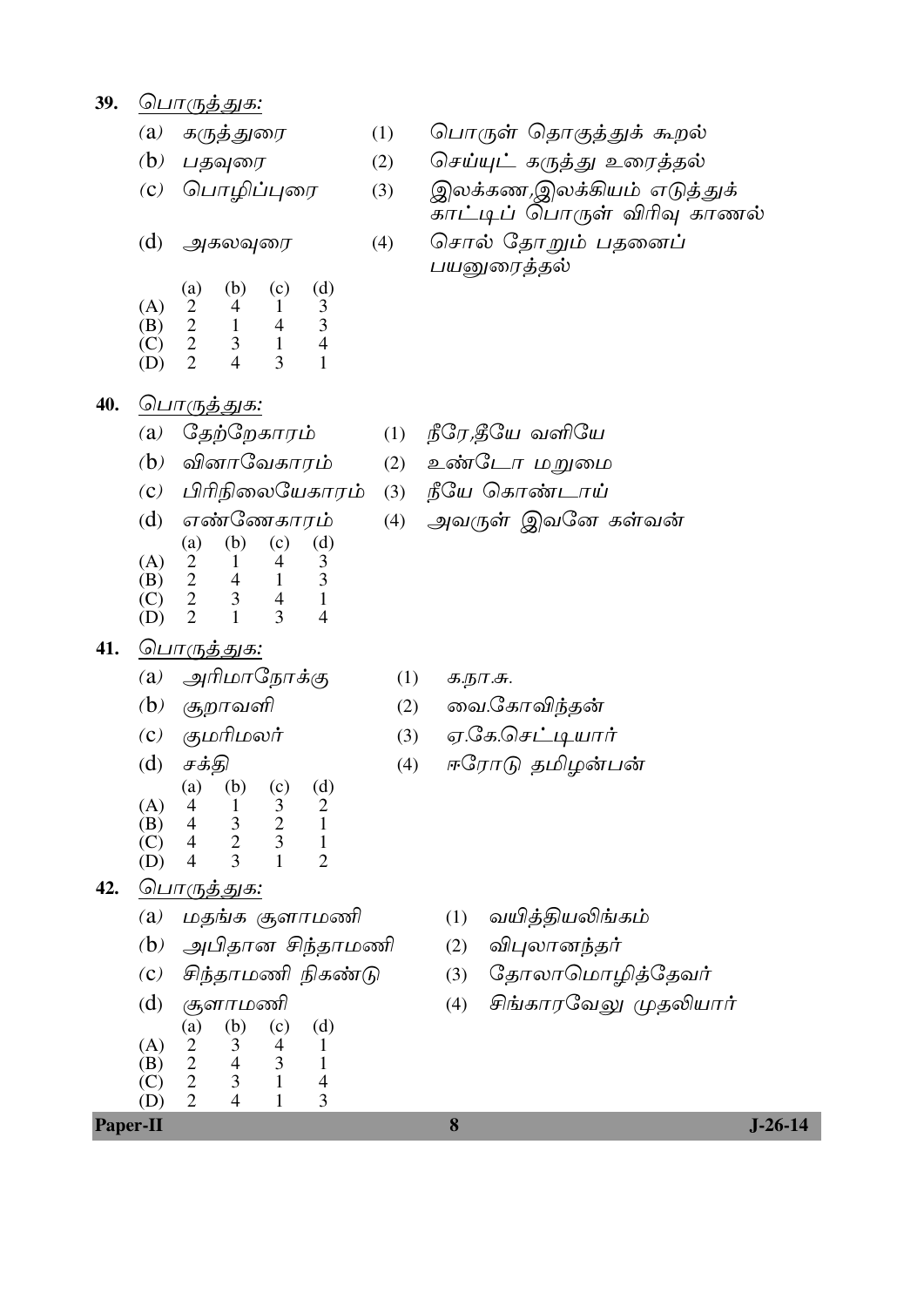43. பொருத்துக:

- $(a)$  கா.ஸ்ரீ.ஸ்ரீ.
- $(b)$  சரஸ்வதி ராம்நாத்
- (c) தநா.குமாரசாமி
- சங்கரதாஸ் சுவாமிகள்  $(d)$
- $(d)$  $(a)$ (b)  $(c)$  $(A)$ 3  $\mathbf{1}$  $\overline{4}$  $\overline{2}$
- $(B)$ 3  $\overline{2}$  $\overline{4}$  $\mathbf{1}$ 3  $\overline{4}$  $\mathbf{1}$  $\overline{2}$  $(C)$
- $\overline{3}$  $\mathbf{1}$  $\overline{2}$  $\overline{4}$ (D)
- 44. <u> பொருத்துக:</u>
	- தலைக்கோலி  $\left( a\right)$
	- (b) பட்டாரகி
	- $(C)$  கலனை
	- $(d)$ அகரம்  $(d)$  $(b)$  $(c)$ (a)  $(A)$  $\overline{2}$  $\overline{3}$  $\overline{4}$  $\mathbf{1}$  $\overline{2}$  $\overline{3}$  $\mathbf{1}$  $\overline{4}$ (B)  $\overline{2}$  $(C)$ 3  $\overline{4}$  $\mathbf{1}$  $(D)$  $\overline{2}$  $\overline{4}$  $\mathbf{1}$  $\mathcal{E}$
- (1)  $\angle$ பிரேம்சந்த்
- (2) காளிதாசர்
- (3) காண்டேகர்

 $(4)$ தூகூர்

- $(1)$  பார்ப்பனச் சேரி
- $(2)$ தேவரடியார்
- துர்க்கை  $(3)$
- தொழிலாளர்  $(4)$

- ப<u>ொருத்துக:</u>  $45.$ 
	- காஞ்சி (1)  $G_{\text{F}}$   $\pi \mu \dot{\pi}$  $(a)$  $(b)$ தஞ்சை சேரர்  $(2)$ (3)  $\Delta$ ல்லவர்  $\left( \mathbf{c} \right)$ மதுரை  $(d)$ வஞ்சி (4) பாண்டியர்  $(d)$  $(c)$ (a)  $(b)$  $(A)$ 3  $\mathbf{1}$  $\overline{4}$  $\overline{2}$  $\overline{3}$  $\overline{2}$  $\mathbf{1}$ (B)  $\overline{4}$  $(C)$ 3  $\overline{4}$  $\overline{2}$  $\mathbf{1}$ 3  $\overline{2}$  $\mathbf{1}$  $\overline{4}$ (D)
- (46–50) கீழ்வரும் கவிதைப் பகுதியைப் படிக்கவும். இதனைத் தொடர்ந்து வரும் வினாக்களுக்கு உரிய விடை அளிக்கவும்.

காடு களைந்தோம் - நல்ல கழனிதிருத்தியும் உழவுபுரிந்தும் நாடுகள் செய்தோம் - அங்கு நாற்றிசை வீதிகள் தோற்றவும் செய்தோம் வீடுகள் கண்டோம் - அங்கு வேண்டியபண்டங்களை ஈண்டிடச் செய்தோம் பாடுகள் பட்டோம் - புவி பதமுறவே நாங்கள் நிதமும் உழைத்தோம்

 $J-26-14$ 

**Paper-II**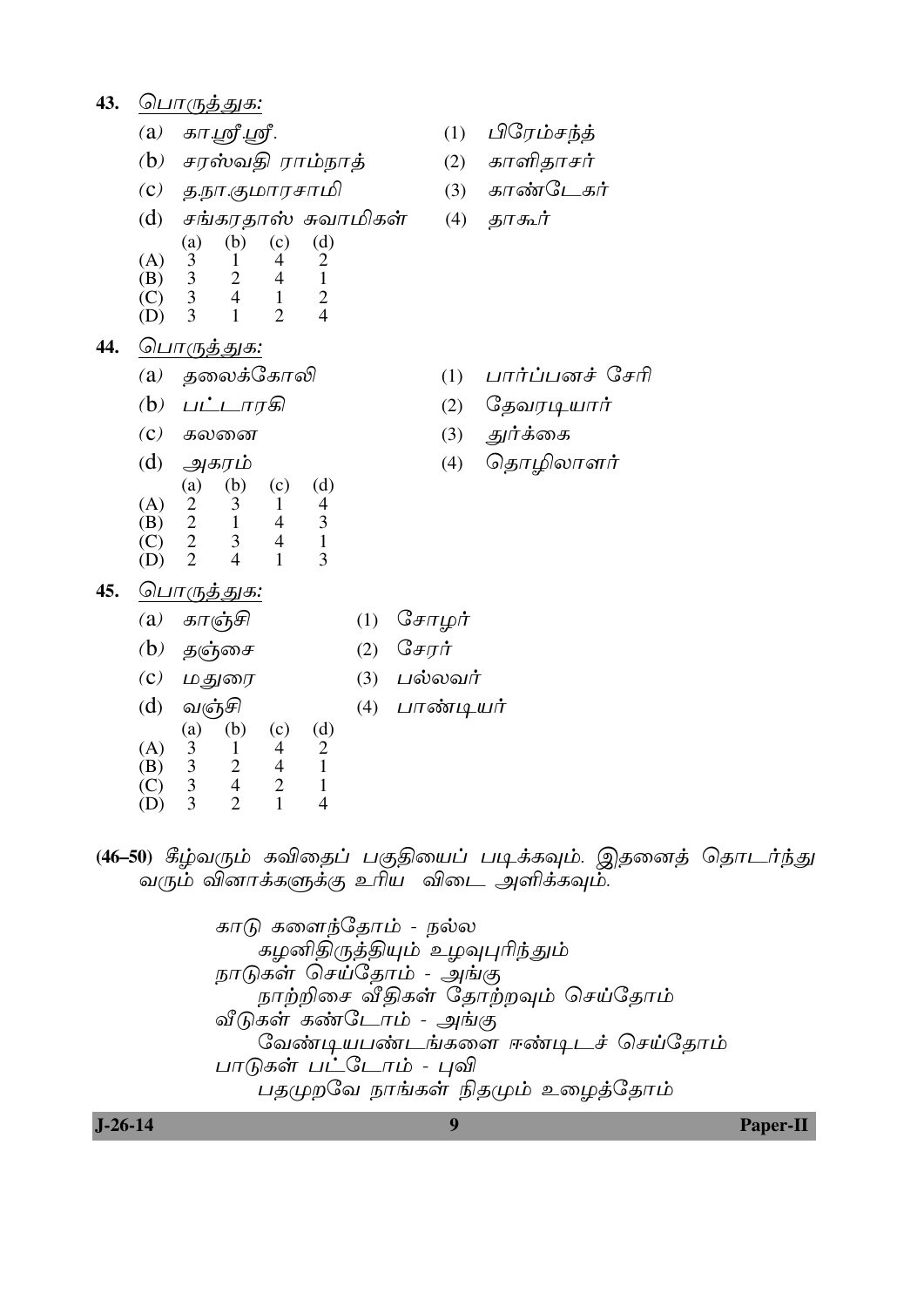மலையைப் பிளந்தோம் - புவி வாழவென்றேகடல் ஆழமும் தூர்த்தோம் அலைகடல் மீதில்- பல் லாயிரங் கப்பல்கள் போய்வரச் செய்தோம் பல தொல்லையுற்றோம் - யாம் பாதாளம் சென்று பசும்பொன் எடுத்தோம் உலையில் இரும்பை - யாம் உருக்கிப்பல் யந்திரம் பெருக்கியுந் தந்தோம் ஆடைகள் நெய்தோம் - பெரும் ஆற்றை வளைத்து நெல்நாற்றுக்கள் நட்டோம் கூடைகலங்கள் - முதல் கோபுரம் நற்சுதை வேலைகள் செய்தோம் கோடையைக் காக்க - யாம் குடையளித்தோம் நல்லநடையன்கள் செய்தோம் தேடிய பண்டம் - இந்தச் செகத்தில் நிறைந்தி முகத்தெதிர் வைத்தோம் வாழ்வுக் கொவ்வாத - இந்த வையத்தை இந்நிலை எய்தப்புரிந்தோம் அம்கடல், காடு - மலை அத்தனையிற்பல சத்தை யெடுத்தோம் ஈழை*, அசுத்தம் - குப்பை* இலை என்னவே எங்கள் தலையிற் சுமந்தோம் சூழக்கிடந்தோம் - புவித் தொழிலாளராம் எங்கள் நிலைமையைக் கேளீர்! கந்தையணிந்தோம்- இரு கையை விரித்தெங்கள் மெய்யினைப் போர்த்தோம் மொந்தையிற் கூழைப் - பலர் மொய்த்துக் குடித்துப் பசித்துக் கிடந்தோம் சந்தையில் மாடாய் - யாம் சந்தம் தந்திட வீடுமில்லாமல் சிந்தை மெலிந்தோம் - எங்கள் சேவைக்கெலாம் இதுசெய் நன்றிதானோ? மதத்தின் தலைவீர்! - இந்த மண்ணை வளைத்துள்ள அண்ணாத்தைமாரே! குதர்க்கம் விளைத்தே - பெருங் கொள்ளையடித்திட்ட கோடீசுரர்காள்! வதக்கிப் பிழிந்தே - சொத்தை வடிகட்டி எம்மைத் துடிக்க விட்டீரே! நிதியின் பெருக்கம் - விளை நிலமுற்றும் உங்கள் வசம் பண்ணிவிட்டீர்! 10

**Paper-II** 

 $J - 26 - 14$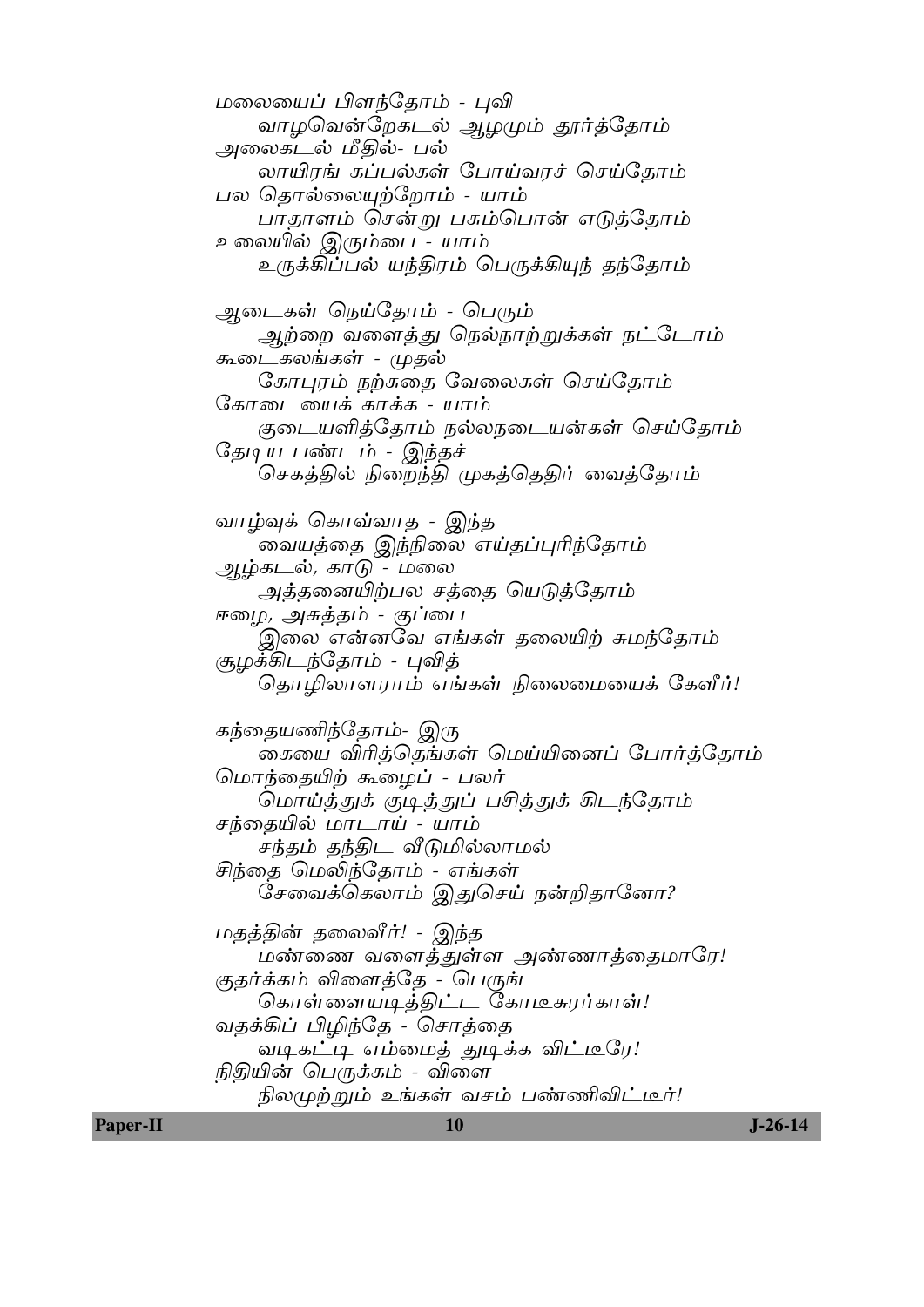செப்புதல் கேட்பீர்! இந்தச் செகத்தொழிலாளர்கள் மிகப்பலர் ஆதலின், சுப்பல்களாக - இனித் தொழும்பர்களாக மதித்திட வேண்டாம் இப்பெமுதே நீர் - பொது இன்பம் விளைத்திட உங்களின் சொத்தை ஒப்படைப்பீரே *-*எங்கள் உடலில் இரத்தம் கொதிப்பேறுமுன்பே ஒப்படைப்பீரே! 46. ஆழி மீது கலன்கள் போய்வரச் செய்தோர் (B) அண்ணாத்தைமார் (A) மதத்தலைவர் (C) தொழிலாளர் (D)  $G$ காடீசுரர் 47. பசும்பொன் எடுத்தோம்  $(1)$ (II) நாற்று நட்டோம் (III) பசித்துக் கிடப்போம் (IV) தொழும்பராய் மதித்திட வேண்டும் இவ<u>ற் ற</u>ுள் (A) I, II, IV  $\mathcal{F}\mathcal{F}$ (B) I, II, III  $\mathcal{F}\hat{\pi}$ (C) II, III, IV  $\mathcal{F}\eta$ (D) I, III, IV  $\mathcal{F}\hat{\pi}$ 48. உறுதிக்கூற்று: (உ) இப்பொழுதே பொது இன்பம் விளையச் சொத்தைப் பொதுமைப்படுத்த வேண்டும். <u>காரணம்</u>: (கா) சொத்தை விளைத்த உழைப்பாளிகள் வறுமையில் உமல்கின்றனர் (A) (உ*). சரி (கா). சரியன்* று (B) (உ*). சரியன்*று *(கா).*சரி (C) (உ). (கா) இரண்டும் சரியல்ல (D) (உ). (கா). இரண்டும் சரி 49. நிரல்படுத்துக. (A) காடு களைதல், கழனி திருத்துதல், நாடு செயதல், உழவுபுரிதல் (B) காடு களைதல், நாடு செய்தல், கமனி திருத்துதல், உமவபரிதல் (C) காடு களைதல், உழவு புரிதல், நாடு செய்தல், கழனி திருத்துதல் (D) காடு களைதல், கழனி திருத்துதல், உழவு புரிதல், நாடு செய்தல் <u>50. பொருத்துக:</u> (a)  $G_{\mathcal{B}}$  $\pi$ *u* $\pi$ *i* $\sigma$  $(1)$ இரும்பு (b) மொந்தை  $(2)$ தொழும்பர்  $(c)$  சுப்பல்  $(3)$ கூழ்  $(d)$  உலை  $(4)$ சுதை (a) (b) (c) (d)  $(A)$  4  $\mathcal{E}$  $\overline{1}$  $\mathcal{D}_{\mathcal{L}}$  $\overline{2}$  $\overline{1}$  $\overline{3}$ (B)  $\overline{4}$  $(C)$  4  $\overline{3}$ 2  $\overline{1}$ 

 $(D)$  4

 $1$ 

 $\overline{2}$ 

3

Paper-II